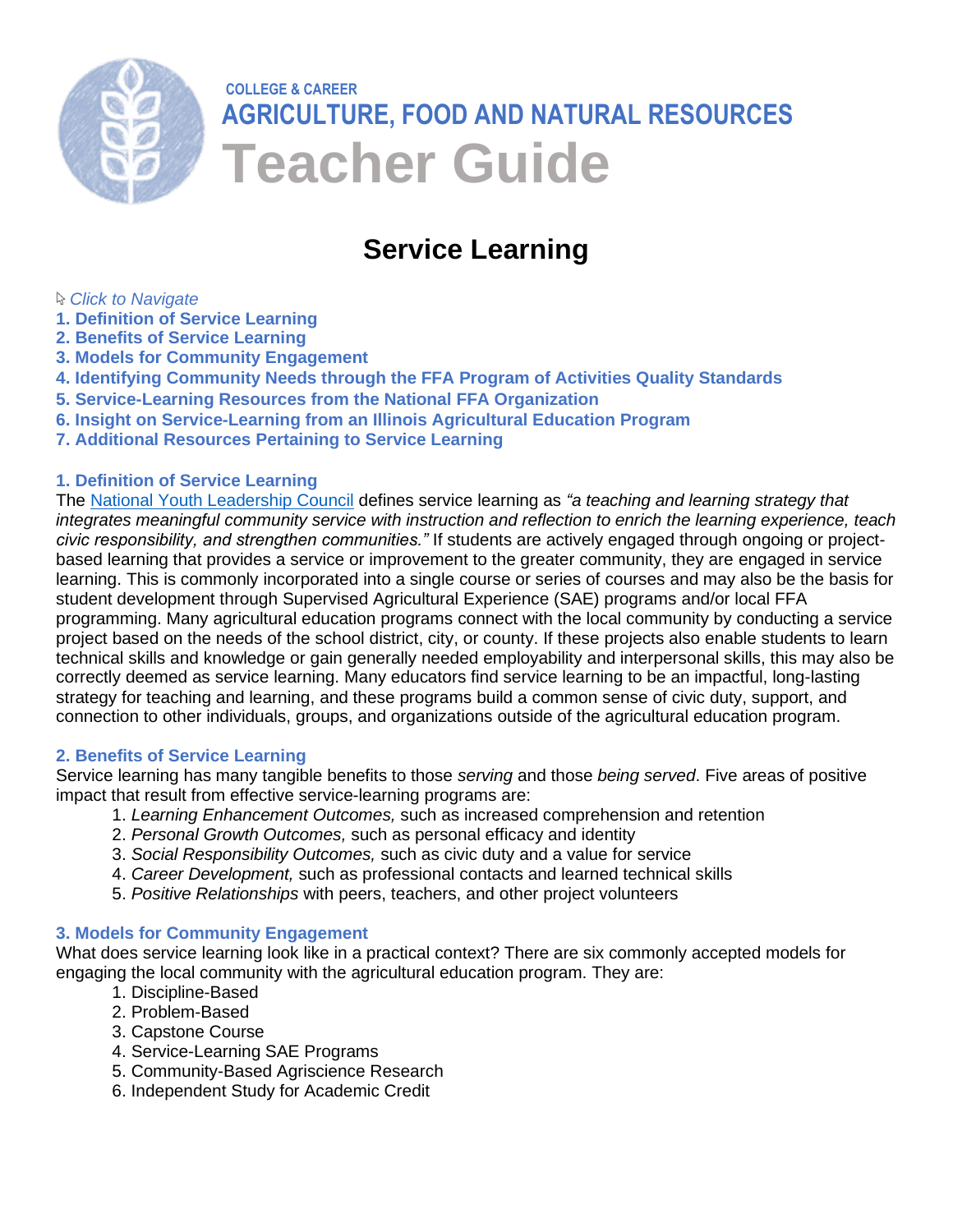## *Discipline-Based*

In the discipline-based model, students are expected to have a presence in the community through the designated learning period and reflect on their experiences at scheduled intervals or the conclusion of the experience. In these reflections, they use the related skills and knowledge gained as a basis for analysis and understanding of the key issues facing the respective community that was served. In agricultural education, students are incentivized to complete community service through different award programs, such as the sequentially earned and coveted FFA Degrees. This would be an example of discipline-based service learning. Progress is commonly measured by time spent planning, working, and learning. It can also be beneficial for future reflection and development to collect other measurements, such as the number of individuals served, quantity of items collected for donation, and even dollars generated by the project.

## *Problem-Based*

In the problem-based model, students relate to the community in the role of "consultant" and "servicer" by both identifying a local need and planning/operating a solution to the respective problem. Students will commonly work with community members to identify and understand a particular problem. The model presumes that the students have or will develop knowledge and skills with which to help communities to solve a problem. This may be in the form of knowledge or technical expertise (such as care for plants and animals, knowledge of natural resources and ecosystem management, or employability and interpersonal skills) or as additional resources that can be leveraged to solve the problem (such as a program greenhouse or nursery, additional funding, and even equipment that suits the proposed solution). This model is commonly implemented with a specific AFNR course, such as Introduction to the Agricultural Industry or Agricultural Leadership and Communication.

## *Capstone Course*

These courses are often reserved for those who have identified a specific area of personal interest and a high level of maturity and professionalism. It is also worth noting that these courses are almost exclusively offered to students in their final year of study. Capstone courses ask students to draw upon past knowledge, experiences, and observations made through the students' agricultural education career. The goal of a capstone course should be exploring a new topic or synthesizing students' understanding of a specific career or pathway in AFNR.

## *Service-Learning SAE Programs*

A service-learning SAE program is conducted by one or more students in which they plan, conduct, and evaluate a project designed to provide a service to the school, public entities, or the community. It must provide a measurable benefit to a specific organization, group or individual other than the FFA chapter and agricultural education program. Quality service-learning SAE programs exhibit several indicators. They are:

- The student(s) develop an SAE Service-Learning Plan. A template for this plan is available from the National FFA Organization and on the Agricultural Experience Tracker [website.](https://theaet.com/)
- Projects operate under the overview of a local committee to which the student management team (teachers, administrators, parents, etc.) provides regular updates.
- Projects provide varying levels of student responsibility to allow for skill development and student achievement through one or more FFA award programs.
- Programs operate in the local school, community, or beyond and provide real world applications
- Programs provide a summary report of the impact of the project to the local school and community.
- Students write and develop a reflection paper, presentation, or other projects to describe their growth from the experience.

## *Community-Based Agriscience Research*

The FFA Agriscience Fair program recognizes students who gain real-world, hands-on experience in agricultural enterprises. Students use scientific principles and emerging technologies to solve complex problems related to AFNR. The Agriscience Fair organizes projects into categories for scoring and comparison. One category uniquely suited for those students interested in the analysis and research of service learning and community engagement is the Social Science category. Examples of social science projects that align to service-learning opportunities are investigating the perceptions of community members toward agricultural practices and careers, determining the impact of AFNR-related service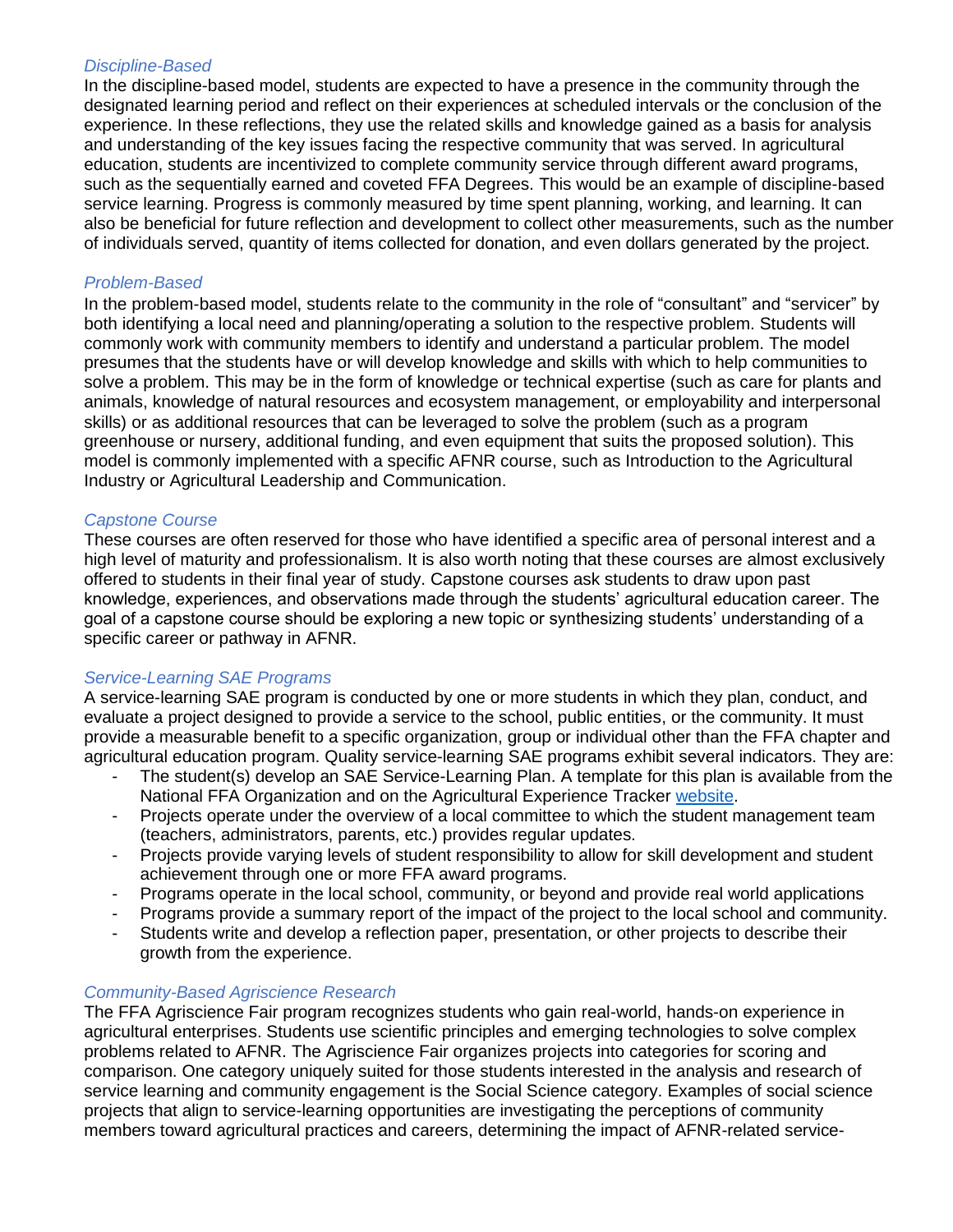learning projects and programs, and developing consumer confidence and understanding of local and regional food sources.

#### *Independent Study for Academic Credit*

Students interested in studying a unique project or problem may find success in enrolling in a recognized independent study course as a part of the AFNR program. Independent study courses can be specific to a recognized AFNR pathway or even a specific problem. Courses still are supervised by a qualified agricultural education professional, but students are much more self-sufficient in the gathering of resources, asking questions, analyzing problems, and planning/enacting potential solutions.

#### <span id="page-2-0"></span>**4. Identifying Community Needs through the FFA Program of Activities Quality Standards**

A Program of Activities (POA) is a comprehensive summary of activities and events FFA chapters activities hold and operate throughout the year. Each chapter annually builds its POA around three major areas called divisions. The three recognized divisions (Growing Leaders, Building Communities, and Strengthening Agriculture) focus on the types of activities a chapter will conduct. Each division has five recognized quality standards. These standards provide a key starting point for students, teachers, and community leaders to identify local needs that align to the roles and responsibilities of the FFA organization.

After reviewing the quality standards, students should work with educators and community leaders to identify local needs and potential solutions in an organized and deliberate manner. The POA divisions and quality standards are shown below in **Figure 1**, with corresponding service-learning activities. Activities listed to do not represent the full scope of potential projects or programs available for each quality standard. These recommended activities offer a good starting point for identifying potential projects, but the best servicelearning activities directly relate to an identified local need.

| <b>Division 1. Growing Leaders</b>                                                                                                                                                                                                                                                                                                                              |                                                                                                                                                                                                                                                                                                                                                       |
|-----------------------------------------------------------------------------------------------------------------------------------------------------------------------------------------------------------------------------------------------------------------------------------------------------------------------------------------------------------------|-------------------------------------------------------------------------------------------------------------------------------------------------------------------------------------------------------------------------------------------------------------------------------------------------------------------------------------------------------|
| Leadership: Activities that help the individual develop<br>technical, human relations, and decision-making skills to<br>grow leaders.                                                                                                                                                                                                                           | Service-Learning Activities: Hosting leadership trainings<br>for community groups and other youth organizations,<br>hosting life skills workshops for students and adults<br>seeking gainful employment in the community, service-<br>oriented leadership competitions for individuals or teams                                                       |
| Healthy Lifestyle: Activities that promote the well-being<br>of students mentally or physically in achieving the positive<br>evolution of the whole person.                                                                                                                                                                                                     | Service-Learning Activities: Hosting substance abuse<br>prevention and education programs; conducting<br>campaigns for personal wellness choices and<br>consequences, diversity, inclusion, and equity forums and<br>initiatives; active or recreational fundraising for community<br>needs                                                           |
| <b>Scholarship:</b> Activities that develop a positive attitude<br>toward lifelong learning experiences.                                                                                                                                                                                                                                                        | Service-Learning Activities: Fundraising for scholarship<br>programs; sponsoring tutoring, mentoring programs,<br>elementary or middle school reading programs; hosting<br>study skills workshops; or facilitating small study groups                                                                                                                 |
| Personal Growth: Activities conducted that improve the<br>identity and self-awareness of members. These activities<br>should reflect the members' unique talents and potential<br>by reinforcing their human and employability skills. The<br>activities should strive to enhance the quality of life and<br>contribute to members' life goals and development. | Service-Learning Activities: Hosting workshops<br>pertaining to time- or task-management strategies, self-<br>help workshops, and support systems; hosting financial<br>management or planning workshops for FFA and/or<br>community members; conducting diversity, inclusion,<br>equity forums and initiatives; organizing anti-bullying<br>programs |
| <b>Career Success: Activities that promote student</b><br>involvement and growth through agriculture-related<br>experiences and/or entrepreneurship and promote career<br>readiness.                                                                                                                                                                            | Service-Learning Activities: Hosting career-related skills<br>workshops, fairs, or other programs; hosting free<br>Agriscience Fairs and workshops for elementary, middle,<br>and high school students                                                                                                                                                |
| <b>Division 2. Building Communities</b>                                                                                                                                                                                                                                                                                                                         |                                                                                                                                                                                                                                                                                                                                                       |
| <b>Environmental: Activities conducted to preserve natural</b><br>resources and develop more environmentally responsible<br>individuals.                                                                                                                                                                                                                        | Service-Learning Activities: Urban and rural<br>conservation programs, collaborative efforts to raise game<br>for release/biological control, water and air quality<br>programs, green practices, provide water testing,<br>recycling programs, National FFA Living to Serve Grants                                                                   |

## **Figure 1.** Quality Standards for FFA Programs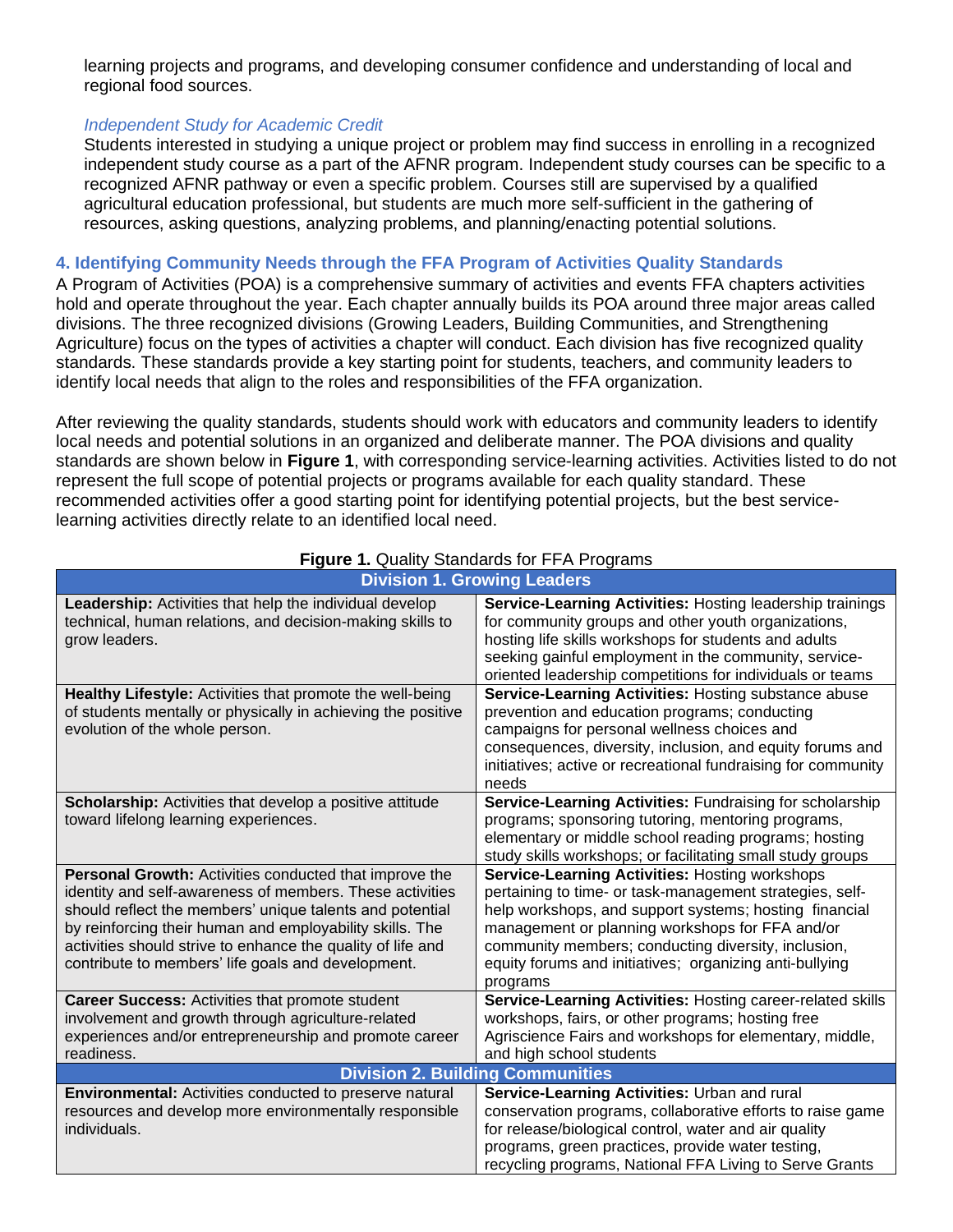| Human Resources: Activities conducted to improve the<br>welfare and well-being of members and citizens of the<br>community.                                                                       | Service-Learning Activities: PALS (Partners in Active<br>Learning Support), special populations involvement, at-<br>risk programs, cultural awareness and diversity programs,<br>provide an after-school program for younger children,<br>setup a community garden, food/toy drives, National FFA<br>Living to Serve Grants, Farm to School Initiative                                                                                                                                                                                                                                                           |
|---------------------------------------------------------------------------------------------------------------------------------------------------------------------------------------------------|------------------------------------------------------------------------------------------------------------------------------------------------------------------------------------------------------------------------------------------------------------------------------------------------------------------------------------------------------------------------------------------------------------------------------------------------------------------------------------------------------------------------------------------------------------------------------------------------------------------|
| Citizenship: Activities conducted to encourage members<br>to become active, involved citizens of their school,<br>community, and country.                                                         | Service-Learning Activities: Volunteerism, community<br>service, civic duties, internships with government<br>agencies, roadside/area cleanup, legislative breakfasts,<br>work with local chamber of commerce, organize a charity<br>concert, networking with governmental agencies                                                                                                                                                                                                                                                                                                                              |
| Stakeholder Engagement: Activities conducted to<br>develop teamwork and cooperation between the local<br>chapter and stakeholders.                                                                | Service-Learning Activities: Working with another entity<br>to strengthen agriculture and community engagement -for<br>example, Corn Growers, Young Farmers, Farm Bureau,<br>Farmers Union, Grange, chambers of commerce, service<br>clubs, extension, fair boards, local advisory committee,<br>parent-teacher organization participation, etc.                                                                                                                                                                                                                                                                 |
| <b>Economic Development: Activities conducted to improve</b><br>the economic welfare of the community.                                                                                            | Service-Learning Activities: Member entrepreneurship,<br>community scavenger hunt, enhanced tourism,<br>international development, historical preservation, and<br>community relations                                                                                                                                                                                                                                                                                                                                                                                                                           |
| <b>Division 3. Strengthening Agriculture</b>                                                                                                                                                      |                                                                                                                                                                                                                                                                                                                                                                                                                                                                                                                                                                                                                  |
| <b>Support Group:</b> Activities conducted to develop and<br>maintain positive relations among FFA, parents, and<br>community leaders who are interested in supporting<br>agricultural education. | Service-Learning Activities: Any activities that serve the<br>community coordinated with FFA alumni, agriculture<br>boosters, or other organized groups dedicated to<br>supporting active FFA chapters                                                                                                                                                                                                                                                                                                                                                                                                           |
| <b>Chapter Recruitment: Activities conducted to increase</b><br>agricultural education enrollment and/or FFA membership<br>and encourage greater participation.                                   | Service-Learning Activities: Mentoring programs for<br>new or prospective FFA members; service activities<br>coordinated with future members in elementary or middle<br>school grade bands                                                                                                                                                                                                                                                                                                                                                                                                                       |
| Safety: Activities that enhance safety in the community.                                                                                                                                          | Service-Learning Activities: Firearm safety programs,<br>ATV safety, equipment operation safety, mock crashes,<br>general farm safety, texting and driving campaigns, safe<br>animal handling demonstrations, pesticide application<br>safety awareness activities, producer and consumer<br>safety programs, personal safety programs                                                                                                                                                                                                                                                                           |
| Agricultural Advocacy: Activities conducted to articulate<br>and promote agricultural programs, practices, policies,<br>and/or education to elicit action.                                        | Service-Learning Activities: Agriculture issue<br>presentations, parent/student orientations, engaging<br>policymakers to promote action on hunger, interacting with<br>local media to promote service activities relating to<br>agriculture and FFA, use of social media to support<br>service-oriented agricultural causes, encouraging animal<br>welfare practices                                                                                                                                                                                                                                            |
| <b>Agricultural Literacy: Activities that help consumers</b><br>become better informed about the production, distribution,<br>and daily impact of food, fiber, and fuel.                          | Service-Learning Activities: Food for America,<br>Agriculture in the Classroom; Food Checkout Day;<br>activities centered around national food promotions (e.g.,<br>Dairy Month); agriculturally related educational events<br>and/or displays, educating consumers about hunger, food<br>cost, and food safety; Our Food Link activities; Food,<br>Land, and People; partnering with local fair or festival<br>boards to include food-related educational components in<br>events; alternative fuel education; product awareness as it<br>relates to agriculture (e.g., clothing, medicines, paper,<br>$etc.$ ) |

## <span id="page-3-0"></span>**5. Service-Learning Resources from the National FFA Organization**

A common misconception is that service learning is the same as community service, but there are distinct and important differences. Service learning is much more intentional, and students are engaged in the problem analysis, identification and solution, planning, and operational components of the project. Service learning often requires longer, ongoing time and attention while community service may occur in a single hour or day.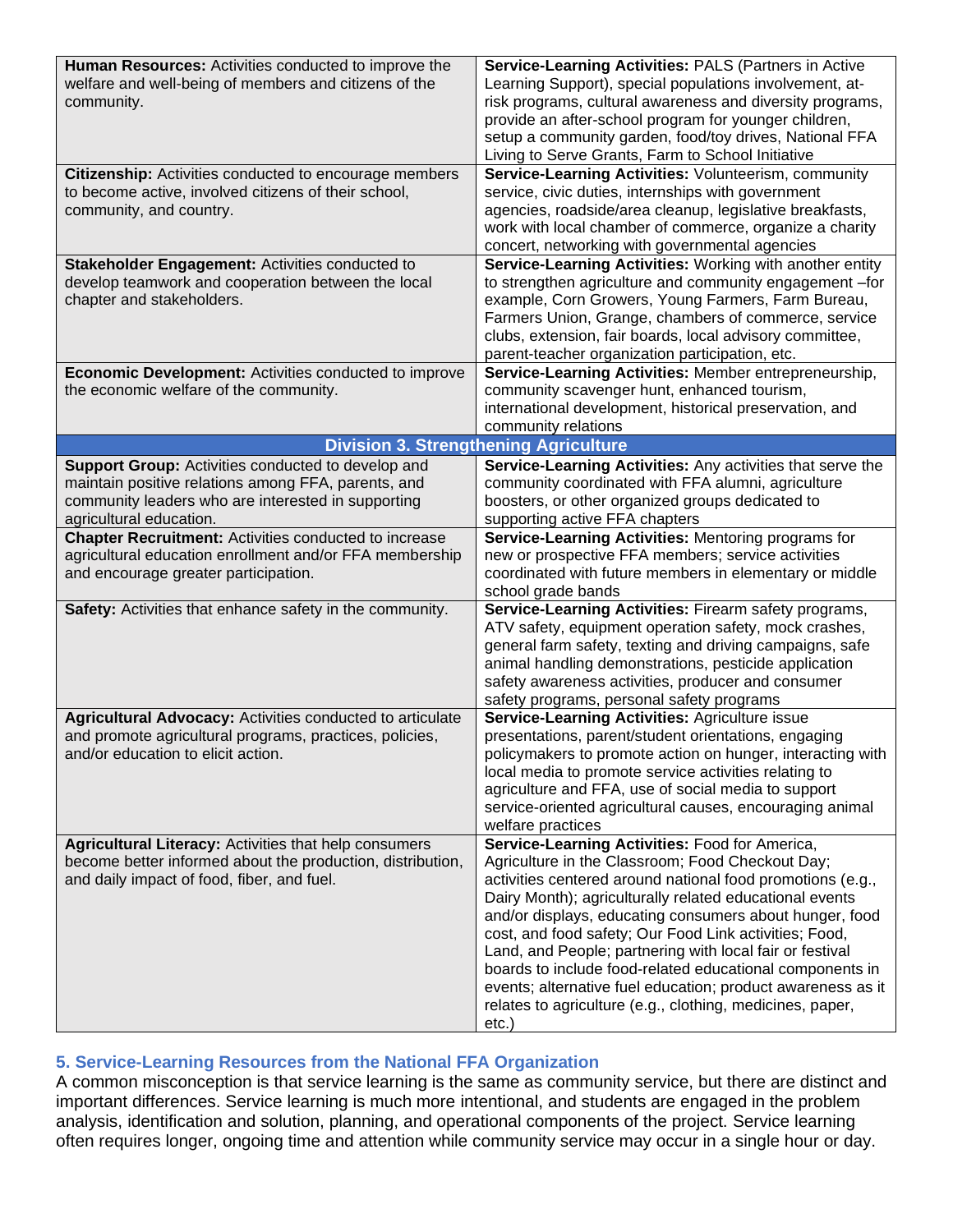The National FFA Organization offers additional resources for understanding this difference and supporting those students engaged in service learning.

The [National Days of Service](https://www.ffa.org/national-days-of-service/) program brings the last line of the FFA motto "Living to Serve" into focus as FFA chapters across the country can register a service event to be hosted in February (to align with National FFA Week activities) or October (to align with National FFA Convention media campaigns).

[Living to Serve grants](https://www.ffa.org/livingtoserve/grants/) provide an opportunity for FFA chapters (to include middle school, high school, or alumni/collegiate organizations) and state FFA associations/foundations to seek funding to support various types of service projects through a competitive application process.

National FFA also breaks down the commonly used language on service, including different [types of service](https://www.ffa.org/livingtoserve/types-of-service/) activities to provide clarity and standardization as FFA chapters work together on different projects.

#### <span id="page-4-0"></span>**6. Insight on Service-Learning from an Illinois Agricultural Education Program**

Waterloo High School is home to a national recognized FFA chapter and agricultural education program. A key component to the success of the program is the emphasis on service learning. Many of the models and strategies listed in this document have been utilized by teachers and students at Waterloo to connect with local groups and organizations while serving key needs and solving local problems. Listed below are some examples of service-learning projects previously conducted by the chapter.

#### *Babler Farms Natural Resource Preservation*

The chapter has worked to preserve and improve the wildlife habitat at a local natural area called Babler Farms. Babler Farms is home to different wildlife species and diverse habitat types. Students worked with stakeholders to improve the habitat in many ways, such as cleaning up trash and debris, maintaining grass and water habitats, and even constructing wooden duck houses. Leveraging the knowledge and skills they've gained through agricultural education courses like Basic Agricultural Mechanics and resources like the tools and working space in the program's expansive mechanics shop, students are able to serve their community in a meaningful way while gaining experience in planning, operating, and reflecting on a complex project.

#### *The Sharing Cupboard*

The Sharing Cupboard is a project conducted by the chapter in partnership with the House of Neighborly Service (HNS), a local community outreach group in Monroe County. Students recognized that the community has numerous people who rely on food pantries for subsistence. The purpose of this activity was to teach people how to make quality meals from donated goods. Students helped to promote, plan, and host monthly cooking classes for families utilizing resources from various local food pantries.

#### *The Garden Bed Project*

Students in the Introduction to Agricultural Industry course identified a community need to provide a source of fresh vegetables for residents at a local low-income senior housing facility. Students partnered with HNS to plan, construct, and install two raised garden beds, creating an accessible growing area for elderly residents. In addition to creating a sustainable source of fresh, locally grown food, residents also gained a healthy outdoor task and improved quality of life. This activity encouraged members to become more involved in the community and more knowledgeable of different local needs. Members continue to engage with this project as they periodically visit and help to maintain the garden beds.

#### *Farm-to-Store*

Students recognized that many citizens do not fully understand where their food comes from. A dedicated committee of students partnered with the local county Farm Bureau to plan and conduct hands-on educational activities that taught visitors at a local grocer the source, processes, and supply chain of commonly purchased food items. In addition to these activities, students were able to utilize knowledge gained in their agriculture courses and SAE projects to have conversations with consumers about various production-related topics and questions.